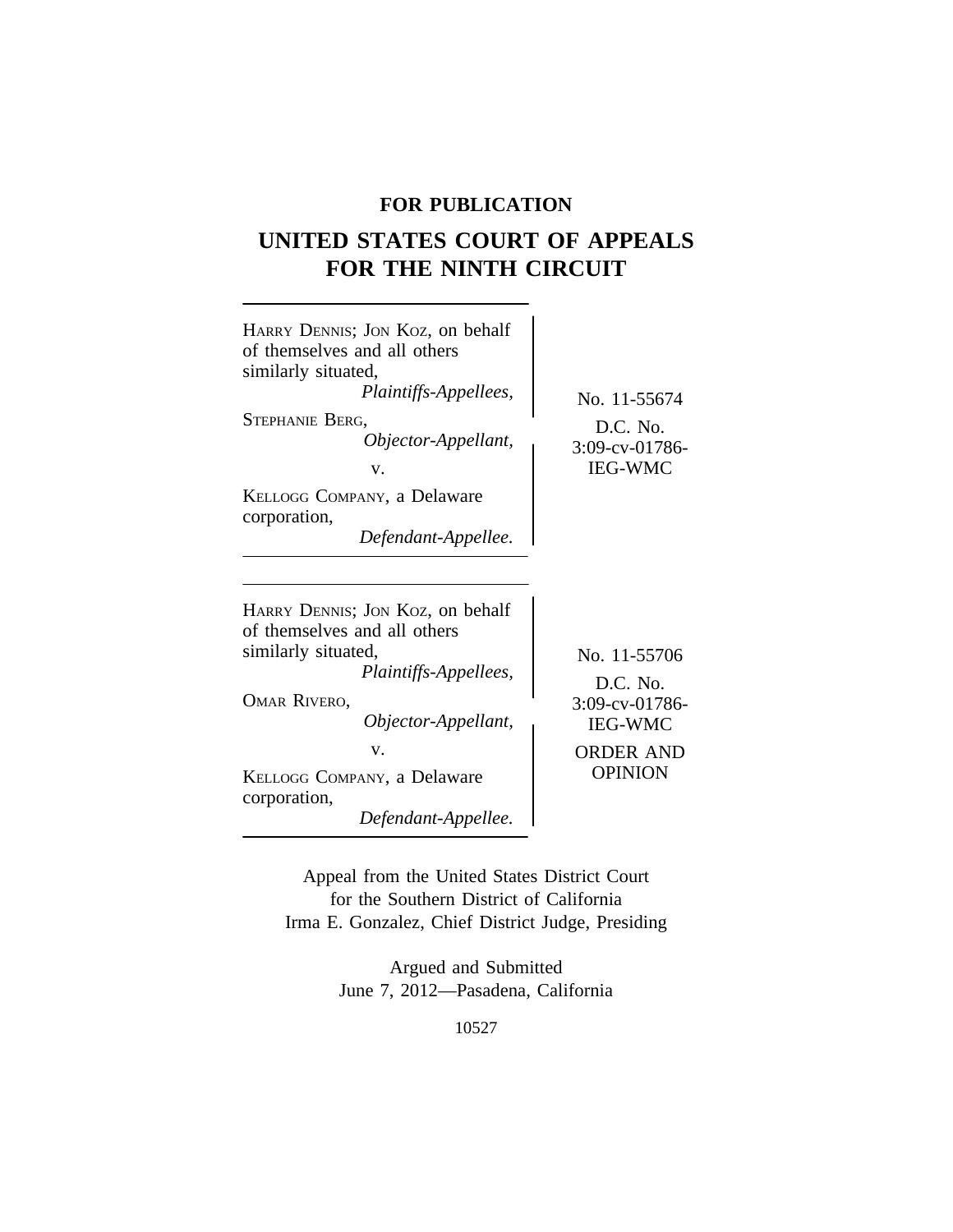Filed September 4, 2012

Before: Stephen S. Trott and Sidney R. Thomas, Circuit Judges, and Kevin Thomas Duffy, District Judge.\*

Opinion by Judge Trott

<sup>\*</sup>The Honorable Kevin Thomas Duffy, United States District Judge for the Southern District of New York, sitting by designation.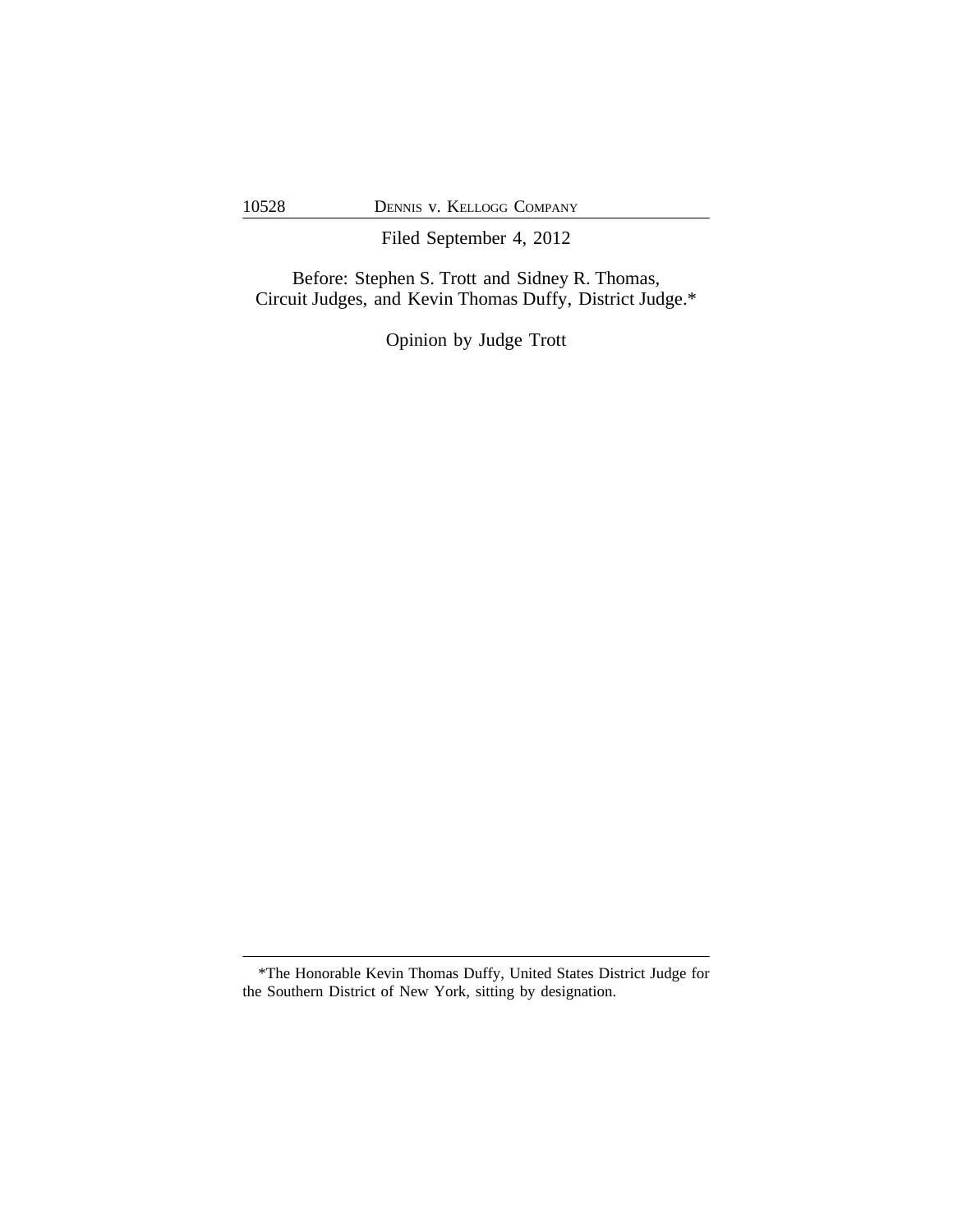#### **COUNSEL**

Joseph Darrell Palmer and Janine R. Menhennet, Law Offices of Darrell Palmer PC, Solana Beach, California, and Christopher A. Bandas, Bandas Law Firm, P.C., Corpus Christi, Texas, for the objectors-appellants.

Timothy G. Blood, Blood Hurst & O'Reardon LLP, San Diego, California, for the plaintiffs-appellees.

Kenneth K. Lee, Jenner & Block LLP, Los Angeles, California, and Richard P. Steinken, Jenner & Block LLP, Chicago, Illinois, for the defendant-appellee.

#### **ORDER**

The Opinion filed July 13, 2012, slip op. 8109, and appearing at 2012 WL 2870128 (9th Cir. 2012), is withdrawn. It may not be cited as precedent by or to this court or any district court of the Ninth Circuit.

With the Opinion withdrawn, the Plaintiffs-Appellees' petition for rehearing and petition for rehearing en banc are moot. The parties may file a petition for rehearing or a petition for rehearing en banc regarding the Opinion filed concurrently with this Order.

### **OPINION**

TROTT, Circuit Judge:

Most cases in our judicial system never make it to trial. Litigants often find it advantageous to secure a resolution more quickly by settling the case and negotiating a result the parties can tolerate, even though neither side can call it a total win.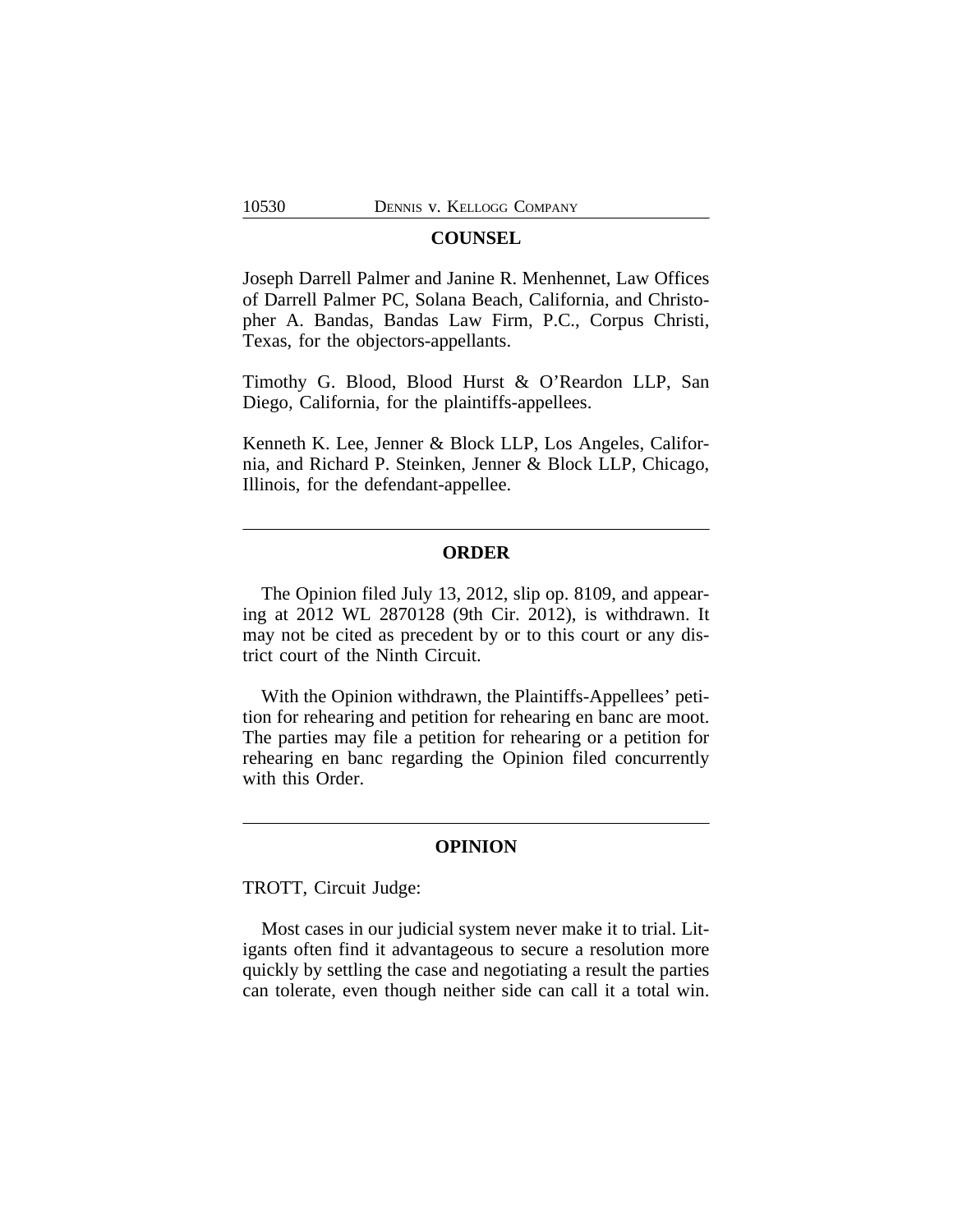Normally, that is the end of the story, and the parties walk away — not entirely happy, but not entirely unhappy either.

In a class action, however, any settlement must be approved by the court to ensure that class counsel and the named plaintiffs do not place their own interests above those of the absent class members. In this false advertising case, we confront a class action settlement, negotiated prior to class certification, that includes *cy pres* distributions of money and food to unidentified charities. It also includes \$2 million in attorneys' fees while offering class members a sum of (at most) \$15.

After carefully reviewing the class settlement, we conclude that it must be set aside. The district court did not apply the correct legal standards governing *cy pres* distributions and thus abused its discretion in approving the settlement. The settlement neither identifies the ultimate recipients of the product and cash *cy pres* awards nor sets forth any limiting restriction on those recipients, other than characterizing them as charities that feed the indigent. To the extent that we can meaningfully review such distributions where the parties fail to identify the recipients, we hold that both *cy pres* portions of the settlement are not sufficiently related to the plaintiff class or to the class's underlying false advertising claims. Moreover, the \$5.5 million valuation the parties attach to the product *cy pres* distribution is, at best, questionable. We therefore reverse the district court's approval of the settlement, vacate the judgment and the award of attorneys' fees, and remand for further proceedings consistent with this opinion.

#### **I**

#### **BACKGROUND**

In January 2008, Kellogg Co., the maker of Frosted Mini-Wheats cereal, began a marketing campaign that claimed the cereal was scientifically proven to improve children's cogni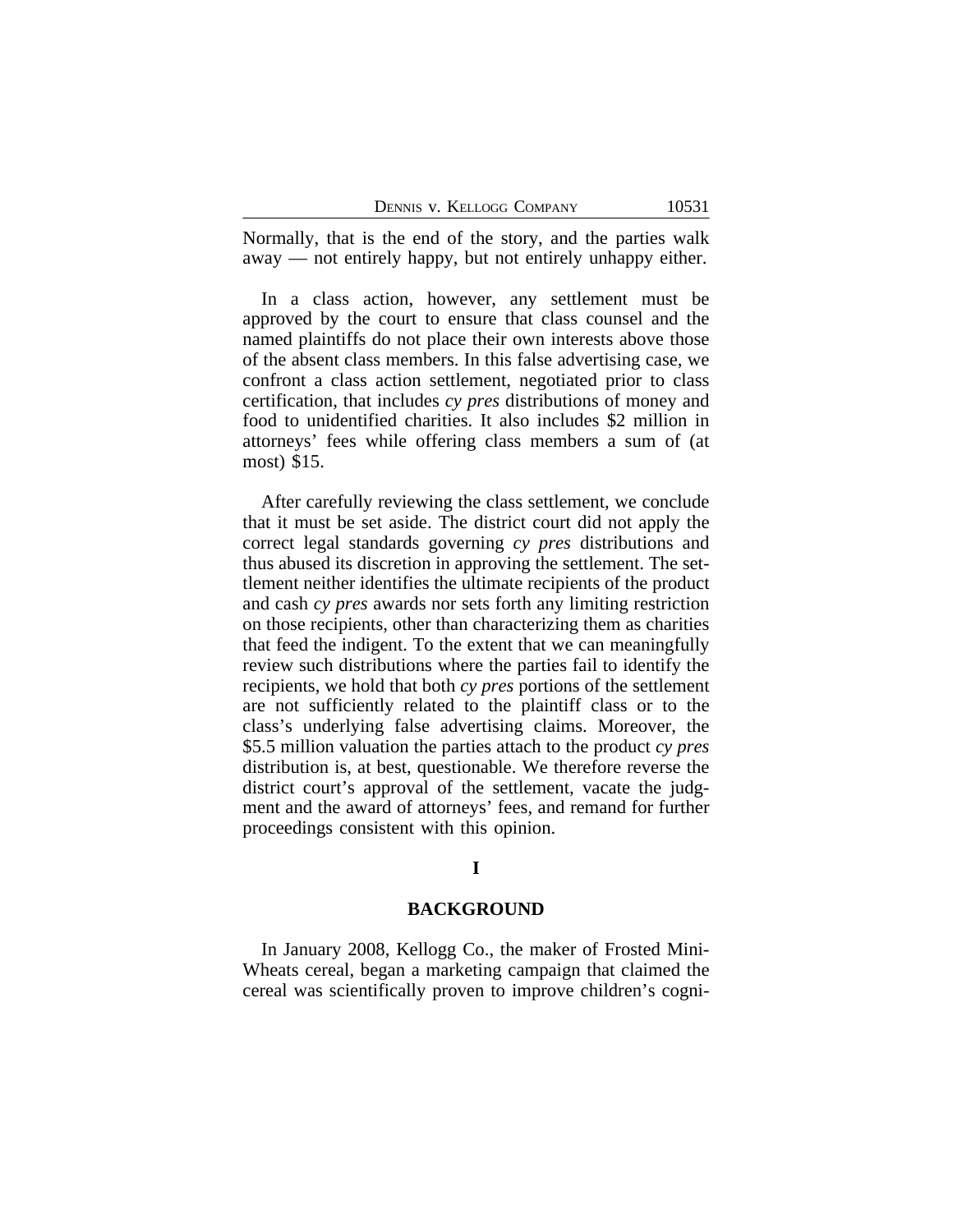tive functions for several hours after breakfast. Obviously aimed at parents of school-age children, Kellogg's advertisements allegedly included the following statements:

- "Does your child need to pay more attention in school? . . . A recent clinical study showed that a whole grain and fiber-filled breakfast of Frosted Mini-Wheats® helps improve children's attentiveness by nearly 20%."
- "Kellogg recently commissioned research to measure the effect on kids of eating a breakfast of Frosted Mini-Wheats® cereal. An independent research group conducted a series of standardized, cognitive tests on children ages 8 to 12 who ate either a breakfast of Frosted Mini-Wheats® cereal or water. The result? The children who ate a breakfast of Frosted Mini-Wheats® cereal had a nearly 20% improvement in attentiveness."
- "Based upon independent clinical research, kids who ate Kellogg's® Frosted Mini-Wheats® cereal for breakfast had up to 18% better attentiveness three hours after breakfast than kids who ate no breakfast."

According to a declaration submitted by lead counsel for the plaintiff class, counsel began investigating these marketing claims and, in April and May 2009, drafted a class action complaint on behalf of Ohio resident Jon Koz, alleging violations of Ohio consumer protection laws. Around the same time, another law firm was investigating the same marketing claims on behalf of California resident Harry Dennis. Although Mr. Koz never filed his Ohio complaint, Mr. Dennis filed suit in August 2009 against Kellogg in the United States District Court for the Southern District of California, alleging violations of that state's Unfair Competition Law (UCL) and asserting a claim of unjust enrichment.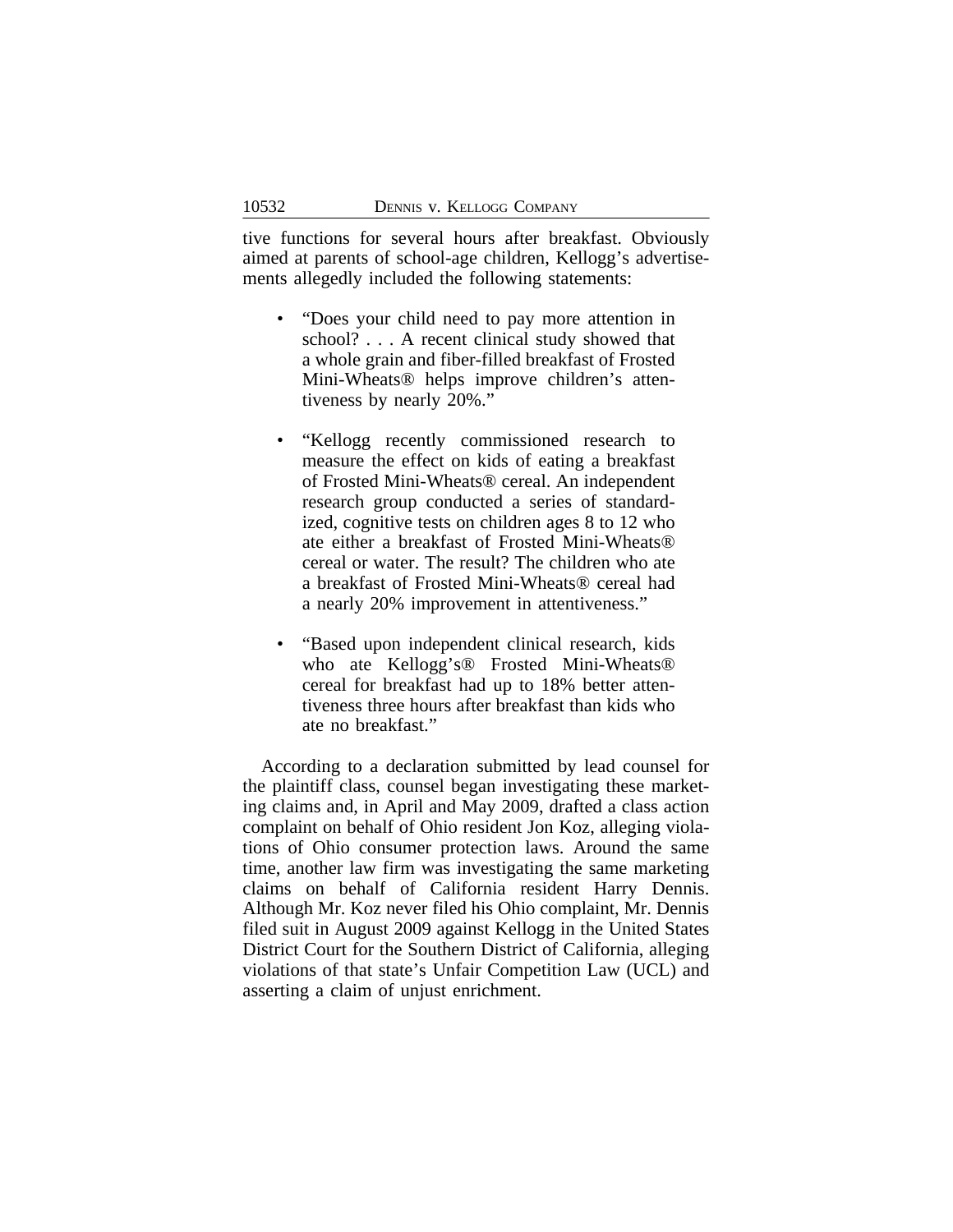|  | DENNIS V. KELLOGG COMPANY |  |
|--|---------------------------|--|
|--|---------------------------|--|

Sometime prior to January 2010, counsel for Koz and counsel for Dennis discovered they were involved in similar activities and decided to join forces. Because informal settlement attempts were unsuccessful, counsel for the consumers and for Kellogg participated in a day-long mediation session with Martin Quinn of JAMS, a well-established alternative dispute resolution firm. As a result of this mediation session and numerous other settlement discussions, the parties agreed, in principle, to settle the case.

Meanwhile, the Dennis lawsuit had been gathering dust. On June 22, 2010, the district court notified the parties of its intent to dismiss the case for lack of prosecution. Koz and Dennis immediately filed a joint amended class action complaint.

In their amended complaint, the named plaintiffs ("Plaintiffs") asserted that Kellogg's marketing claims regarding the effect of Frosted Mini-Wheats on children's attentiveness were false, that the study upon which these results were based did not support the company's claims, and that the study was not scientifically valid. The Plaintiffs asserted unjust enrichment, claims under the UCL and California's Consumer Legal Remedies Act (CLRA), and claims under "similar laws of other states."

Over the next three months, the parties continued to work out the details of their settlement. Ultimately, they agreed to settle the case on the following terms:

• Kellogg agreed to establish a \$2.75 million settlement fund for distribution to class members on a claims-made basis. Class members submitting claims would receive \$5 per box of cereal purchased, up to a maximum of \$15. Any remaining funds would not revert to Kellogg, but would instead be donated to unidentified "charities chosen by the parties and approved by the Court pur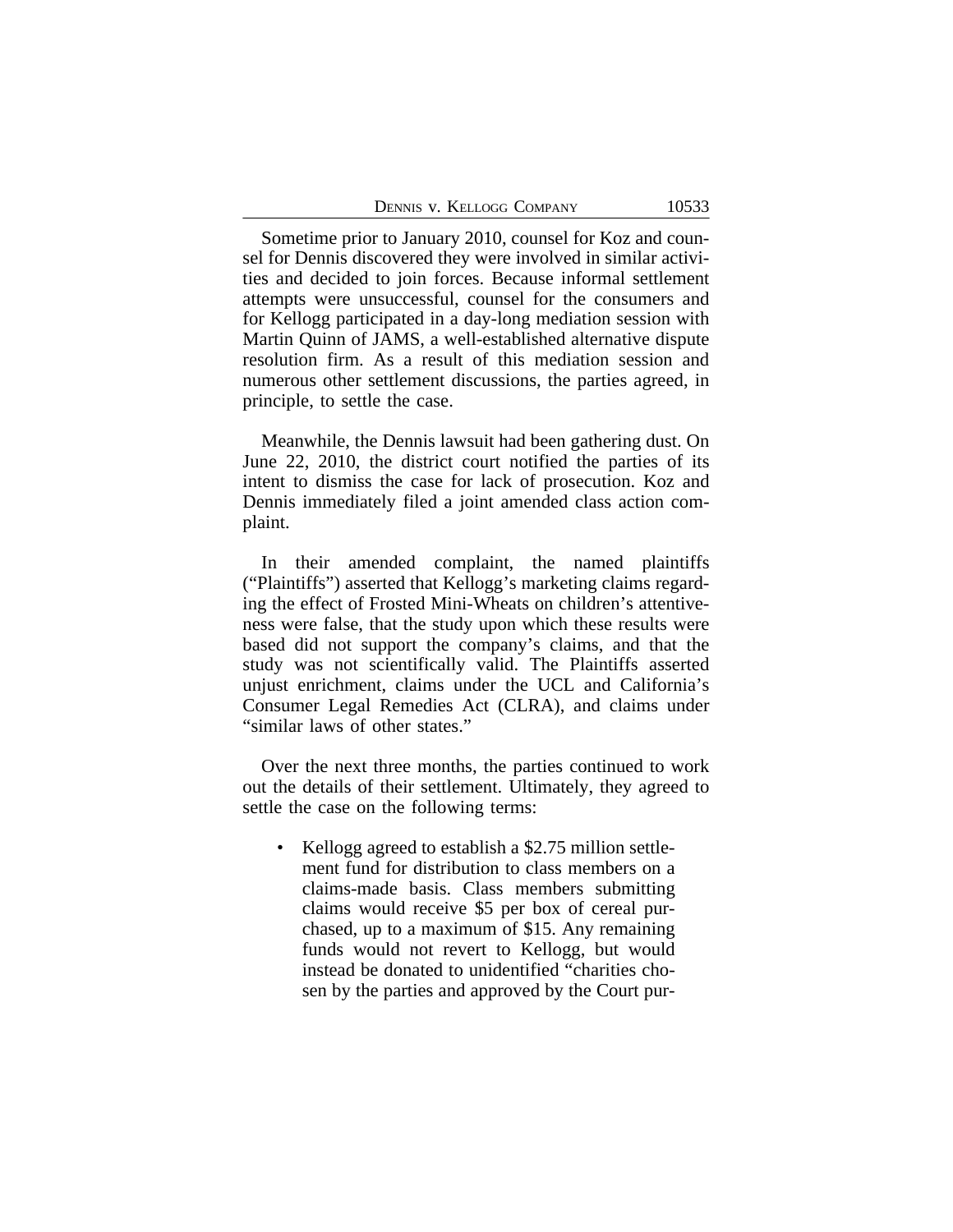suant to the *cy pres* doctrine. . . . If the total amount of eligible claims exceeds the Settlement Fund, then each claim's award shall be proportionately reduced."

- Kellogg agreed to distribute, also pursuant to the *cy pres* doctrine, \$5.5 million "worth" of specific Kellogg food items to charities that feed the indigent. The settlement does not specify the recipient charities, nor does it indicate how this \$5.5 million in food will be valued — at cost, wholesale, retail, or by some other measure.
- Kellogg agreed that for three years, it would "refrain from using in its advertising and on its labeling for the Product any assertion to the effect that 'eating a bowl of Kellogg's® Frosted Mini-Wheats cereal for breakfast is clinically shown to improve attentiveness by nearly 20%.' " Kellogg would still be allowed to claim that "[c]linical studies have shown that kids who eat a filling breakfast like Frosted Mini-Wheats have an 11% better attentiveness in school than kids who skip breakfast."
- Kellogg agreed to pay class counsel's attorneys' fees and costs "not to exceed a total of \$2 million." Class counsel eventually requested the full \$2 million in fees and costs.<sup>1</sup>
- The Plaintiffs agreed to release all claims arising out of the challenged advertising.

Together with notice and administrative costs approximated at

**<sup>1</sup>**Although the district court's order listed the attorneys' fees as \$2.4 million, all parties agree that the correct figure is \$2 million.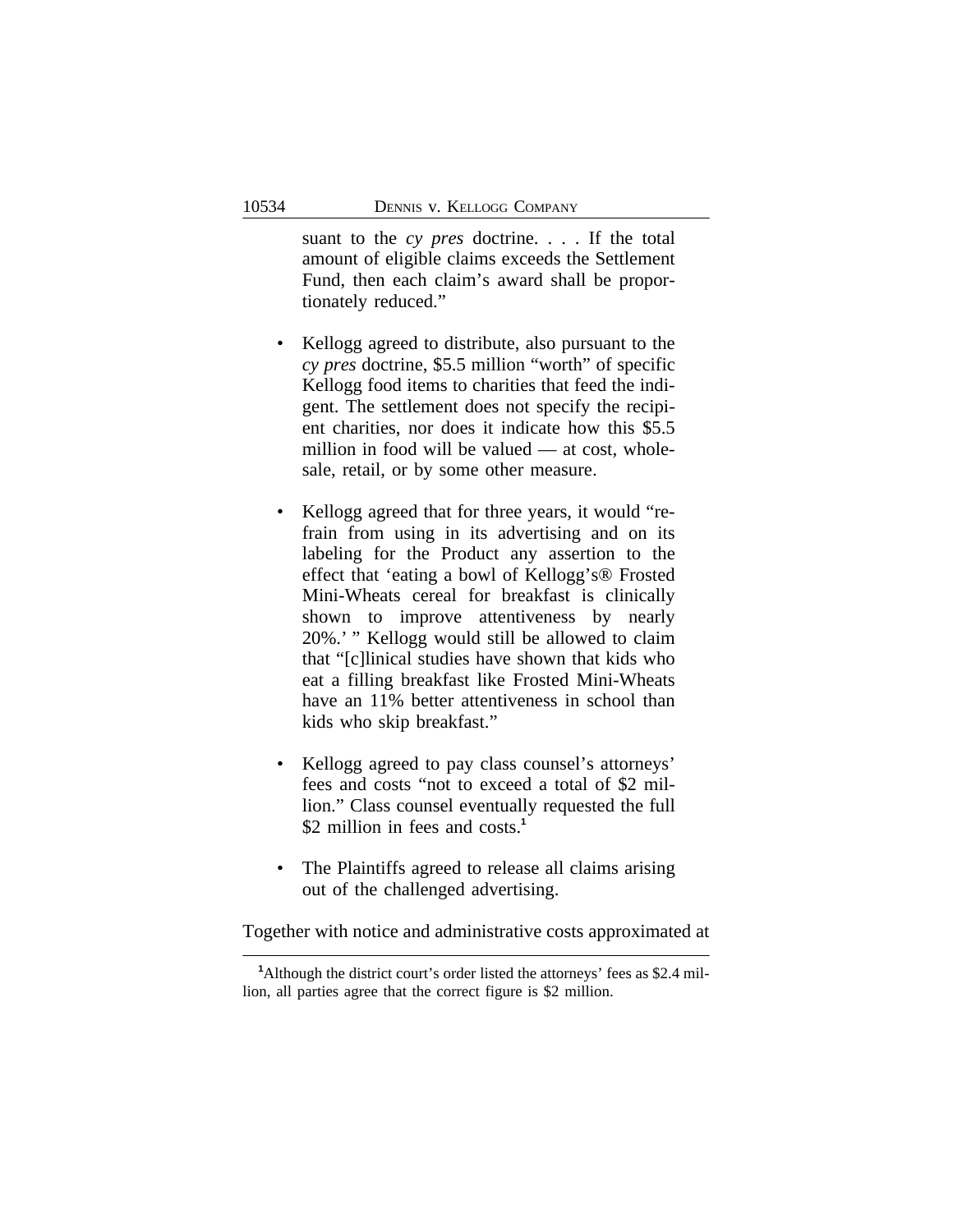\$391,500, the parties value the settlement, or the constructive common fund, at \$10,641,500.

The claims period has now closed. Although there is nothing in the record to indicate how many class members submitted claims, class counsel represented at oral argument that the claims submitted total approximately \$800,000.

On the Plaintiffs' motion, the district court certified the class — defined as "[a]ll persons or entities in the United States who purchased the Product" during the settlement class period — granted preliminary approval of the settlement, and approved the proposed class notice. Because Kellogg sells its products to wholesalers, not directly to consumers, there was no way to identify each member of the class. Therefore, the class notice was published in *Parents* magazine and other "targeted sources based on market research about consumers who purchased the products," including  $375$  websites.

Two class members objected to the settlement: Stephanie Berg and Omar Rivero (Objectors). As relevant to this appeal, the Objectors argued that the settlement's use of *cy pres* relief was improper because "the only relationship between this lawsuit and feeding the indigent is that they both involve food in some way." They argued also that the *cy pres* distributions would benefit class counsel and Kellogg, but not the class members, because class members "have no idea how their funds might be used or in whose hands their monies will end up." Finally, the Objectors argued that the attorneys' fees which represented approximately 19% of a common fund allegedly worth over \$10.64 million — were excessive. The district court approved the class settlement and dismissed the case with prejudice. In doing so, however, the court did not address the Objectors' argument that the *cy pres* distributions were too remote from the class members and were not sufficiently related to their UCL and CLRA claims. The court also approved the requested attorneys' fees, stating that the fees were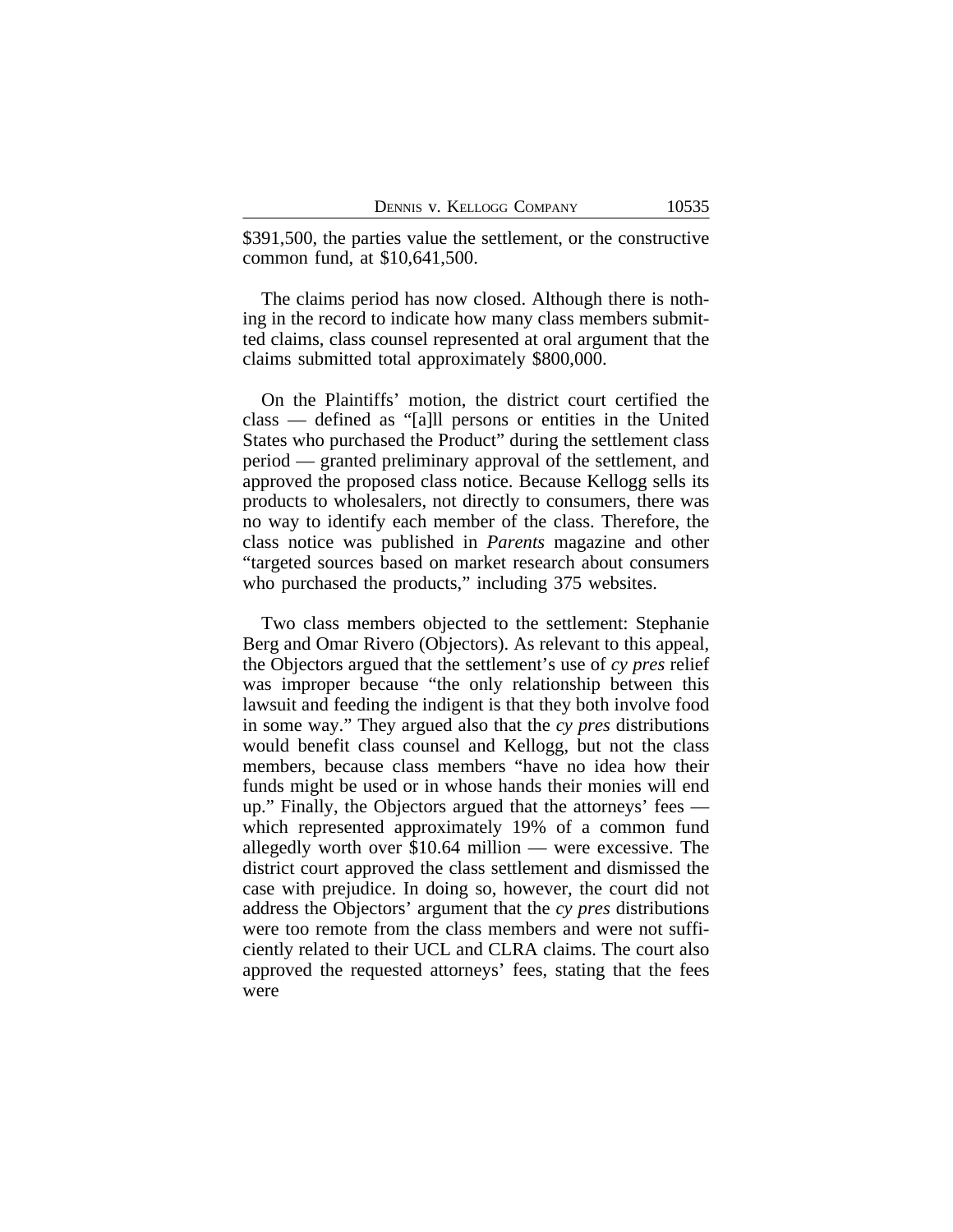fair and reasonable in light of the results achieved, the risks of litigation, the skill required and the quality of work, the contingent nature of the fee, the burdens carried by class counsel, and the awards made in similar cases. *See Vizcaino v. Microsoft Corp.*, 290 F.3d 1043, 1048-50 (9th Cir. 2002). Accordingly, the objections are overruled.

The Objectors timely appealed.

#### **II**

#### **STANDARD OF REVIEW**

The settlement of a class action must be fair, adequate, and reasonable. Fed. R. Civ. P. 23(e)(2). "We review a district court's approval of a proposed class action settlement, including a proposed *cy pres* settlement distribution, for abuse of discretion. A court abuses its discretion when it fails to apply the correct legal standard or bases its decision on unreasonable findings of fact." *Nachshin v. AOL, LLC*, 663 F.3d 1034, 1038 (9th Cir. 2011) (internal citations omitted).

Appellate review of a settlement agreement is generally "extremely limited." *Hanlon v. Chrysler Corp.*, 150 F.3d 1011, 1026 (9th Cir. 1998). But where, as here, class counsel negotiates a settlement agreement before the class is even certified, courts "must be particularly vigilant not only for explicit collusion, but also for more subtle signs that class counsel have allowed pursuit of their own self-interests and that of certain class members to infect the negotiations." *In re Bluetooth Headset Prods. Liab. Litig.*, 654 F.3d 935, 947 (9th Cir. 2011). In such a case, settlement approval "requires a higher standard of fairness" and "a more probing inquiry than may normally be required under Rule 23(e)." *Hanlon*, 150 F.3d at 1026. "To survive appellate review, the district court must show it has explored comprehensively all factors," *id.*, and must give "a reasoned response" to all non-frivolous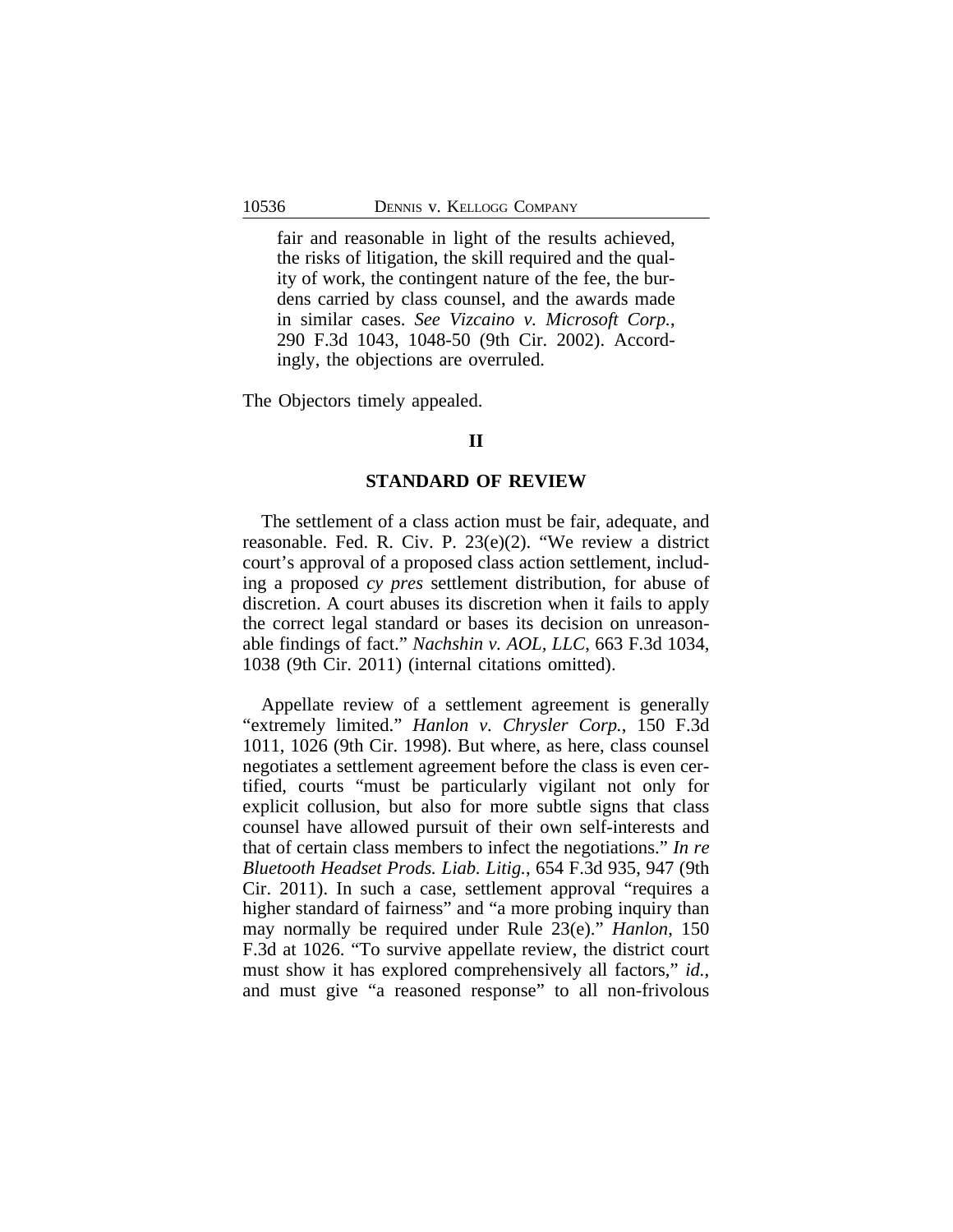objections, *Officers for Justice v. Civil Serv. Comm'n*, 688 F.2d 615, 624 (9th Cir. 1982).

#### **III**

#### **DISCUSSION**

#### **The** *Cy Pres* **Distributions of Food and Unclaimed Funds**

#### **A.**

As a preliminary matter, Plaintiffs argue that we must refrain from addressing the validity of the *cy pres* doctrine with respect to the cash settlement fund. They assert that this issue will not be ripe until it is determined that available cash remains in that fund after the claims process has concluded. They rely on *Rodriguez v. West Publishing Corp.*, 563 F.3d 948, 966 (9th Cir. 2009), where we declined for this reason to take on this issue. However, *Rodriguez* is distinguishable for two reasons.

First, the deadline here for the submission of claims was June 3, 2011, a date long since past. The Declaration dated October 10, 2011 of Lance P. Blair, the claims administrator, advised the district court that money "will remain in the settlement fund for a *cy pres* distribution after the payment of all claims."

Second, as noted earlier, Plaintiffs' counsel represented during oral argument that the claims submitted totaled roughly \$800,000, leaving almost \$2 million in the settlement fund for *cy pres* distribution, plus any accumulated interest.

Accordingly, we deem this issue ripe for determination.

#### **B.**

**[1]** *Cy pres* is shorthand for the old equitable doctrine "*cy près comme possible*" — French for "as near as possible."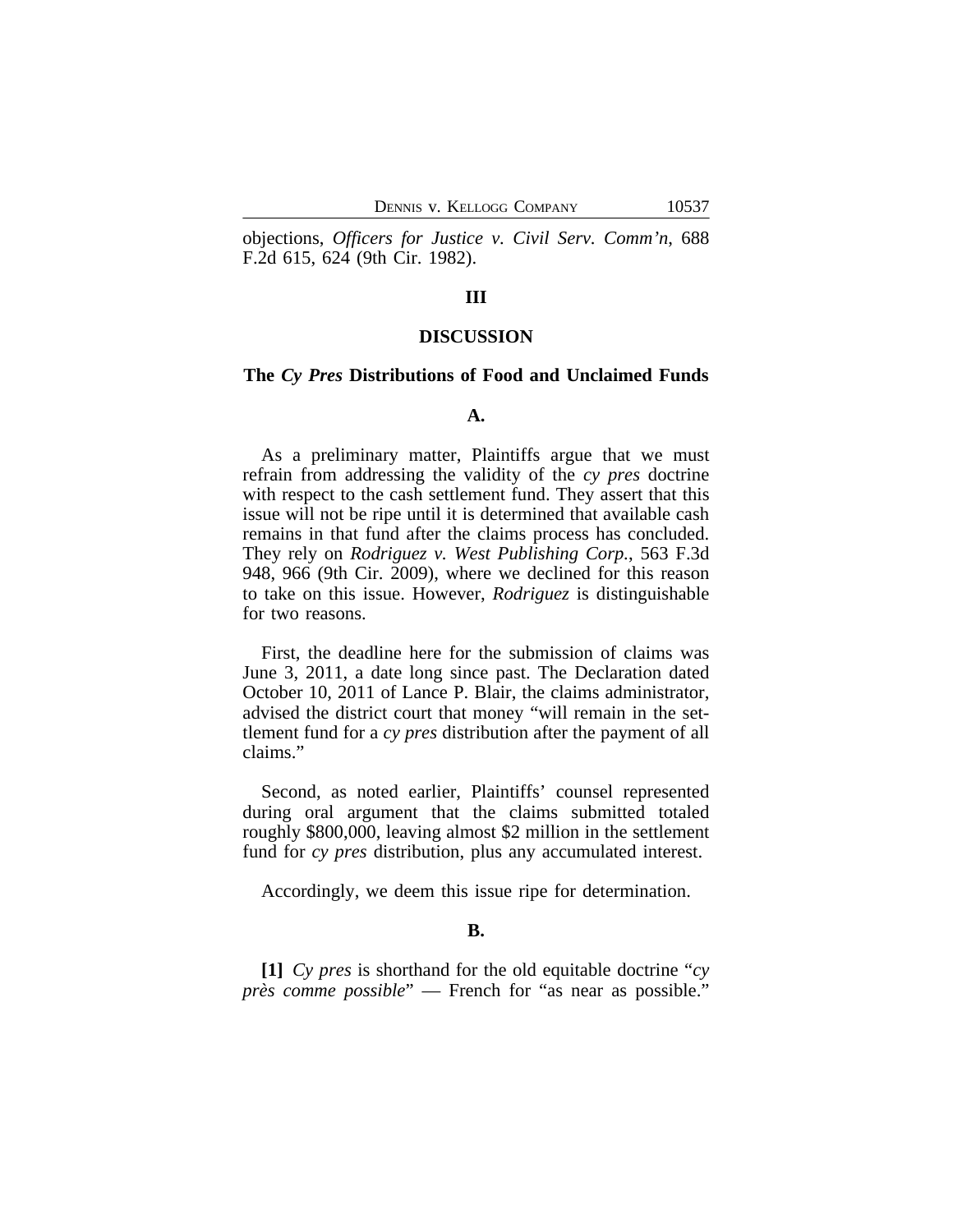Although the doctrine originated in the area of wills as a way to effectuate the testator's intent in making charitable gifts, federal courts now frequently apply it in the settlement of class actions " 'where the proof of individual claims would be burdensome or distribution of damages costly.' " *Nachshin*, 663 F.3d at 1038 (quoting *Six Mexican Workers v. Ariz. Citrus Growers*, 904 F.2d 1301, 1305 (9th Cir. 1990)). Used in lieu of direct distribution of damages to silent class members, this alternative allows for "aggregate calculation of damages, the use of summary claim procedures, and distribution of unclaimed funds to indirectly benefit the entire class." *Six Mexican Workers*, 904 F.2d at 1305. To ensure that the settlement retains some connection to the plaintiff class and the underlying claims, however, a *cy pres* award must qualify as "the next best distribution" to giving the funds directly to class members. *Id.* at 1308 (internal quotation marks omitted).

**[2]** Not just any worthy recipient can qualify as an appropriate *cy pres* beneficiary. To avoid the "many nascent dangers to the fairness of the distribution process," we require that there be "a driving nexus between the plaintiff class and the *cy pres* beneficiaries." N*achshin*, 663 F.3d at 1038. A *cy pres* award must be "guided by (1) the objectives of the underlying statute(s) and (2) the interests of the silent class members," *id.* at 1039, and must not benefit a group "too remote from the plaintiff class," *Six Mexican Workers*, 904 F.2d at 1308. Thus, in addition to asking "whether the *class settlement*, taken as a whole, is fair, reasonable, and adequate to all concerned," we must also determine "whether the *distribution* of the approved class settlement complies with our standards governing *cy pres* awards." *Nachshin*, 663 F.3d at 1040 (internal quotation marks omitted).

A review of our relevant precedent reveals that the settlement here fails to satisfy those standards. In *Six Mexican Workers v. Arizona Citrus Growers*, a class of undocumented Mexican farm workers sued various companies for violations of the Farm Labor Contractor Registration Act. 904 F.2d at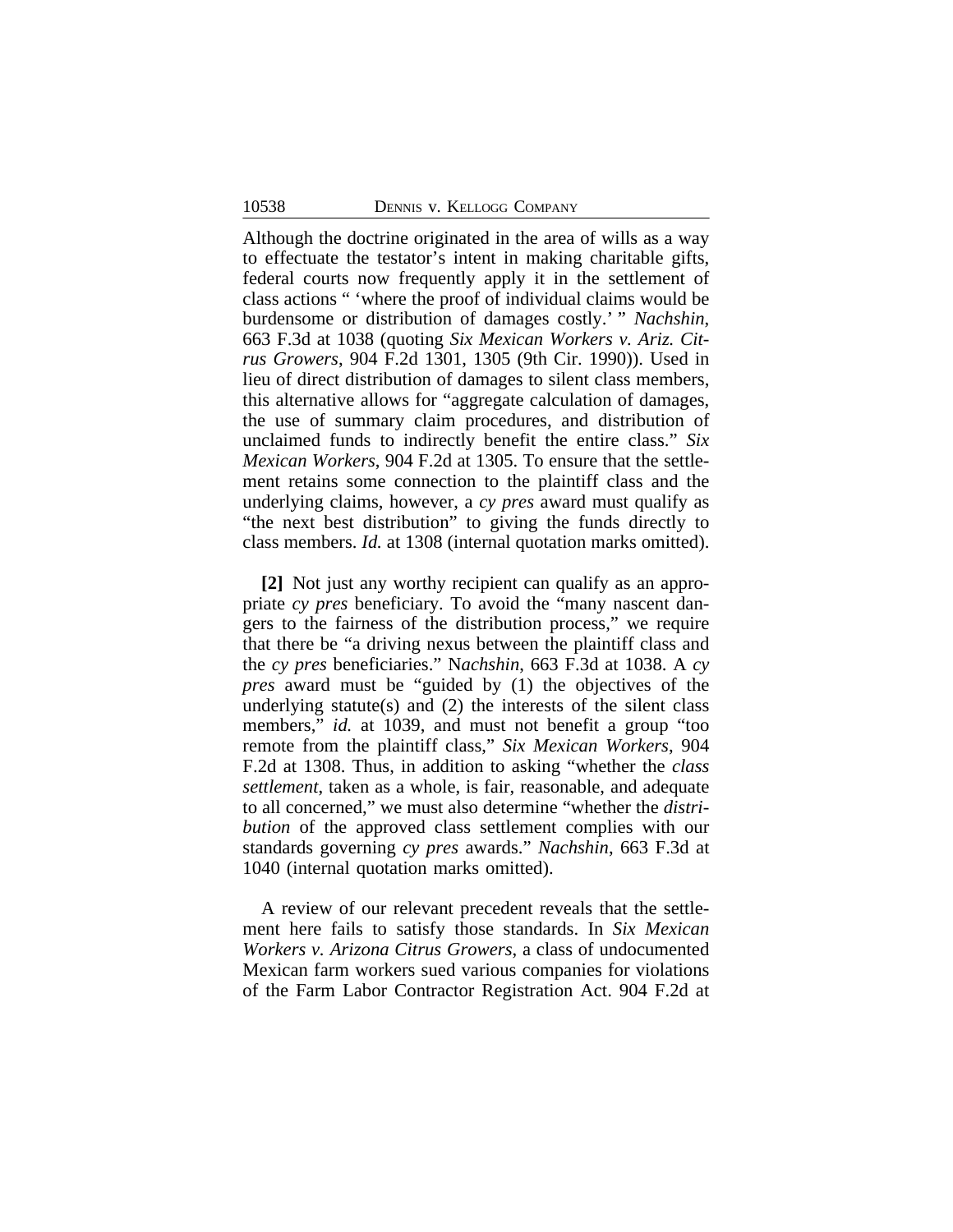1303. After a bench trial, the district court found the defendants liable for over \$1.8 million, which we later reduced to \$850,000, in statutory damages. *Id.* at 1303-04, 1310. The district court identified the Inter-American Fund, which provided humanitarian aid in Mexico, as the *cy pres* recipient of any unclaimed funds. *Id.* at 1304.

We held that the *cy pres* distribution was an abuse of discretion because there was "no reasonable certainty" that any class member would benefit from it, even though the money would go "to areas where the class members may live." *Id.* at 1308. The choice of charity and its relation to the class members and class claims — or lack thereof — figured heavily in our analysis. The purpose of the statute was to compensate victims of unscrupulous employers and to deter future violations, but the Inter-American Fund was "not an organization with a substantial record of service nor [was] it limited in its choice of projects," and any distribution would therefore have required court supervision "to ensure that the funds [were] distributed in accordance with the goals of the remedy." *Id.* at 1309. Because "the district court's application [of the cy pres doctrine] was inadequate to serve the goals of the statute and protect the interests of the silent class members," we reversed the *cy pres* distribution. *Id.* at 1312.

We recently came to a similar conclusion in *Nachshin v. AOL, LLC*. In that case, AOL was accused of violating a number of statutes, including the UCL and the CLRA, by wrongfully inserting commercial footers into the plaintiffs' outgoing emails. 663 F.3d at 1036. Because damages would be small and distribution to the class prohibitively expensive, AOL agreed, as part of a class settlement, to make substantial donations to three charities: the Legal Aid Foundation of Los Angeles, the Federal Judicial Center Foundation, and the Los Angeles and Santa Monica chapters of the Boys and Girls Club of America. *Id.* at 1037.

We held that the *cy pres* distribution "fail[ed] to target the plaintiff class, because it d[id] not account for the broad geo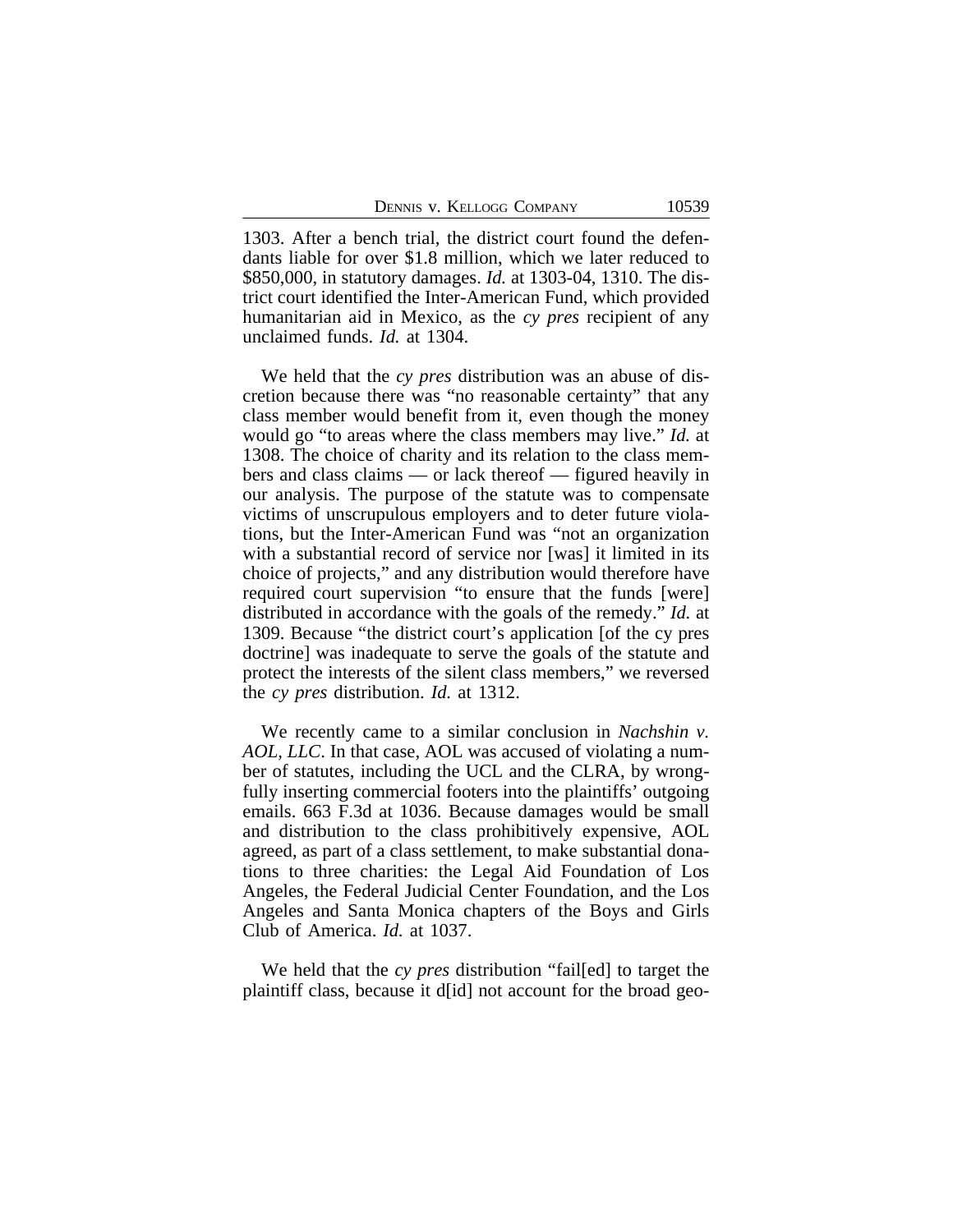graphic distribution of the class." *Id.* at 1040. The class included over 66 million AOL users across the country, but two-thirds of the donations were slated for Los Angeles charities. Further, although the donation to the Federal Judicial Center Foundation "at least conceivably benefit[ed] a national organization," the Foundation "ha[d] no apparent relation to the objectives of the underlying statutes, and it [wa]s not clear how this organization would benefit the plaintiff class." *Id.* We noted, however, that it would not be difficult for the parties to come up with an appropriate charity if they wished to do so:

It is clear that all members of the class share two things in common: (1) they use the internet, and (2) their claims against AOL arise from a purportedly unlawful advertising campaign that exploited users' outgoing e-mail messages. The parties should not have trouble selecting beneficiaries from any number of non-profit organizations that work to protect internet users from fraud, predation, and other forms of online malfeasance.

*Id.* at 1041. In approving the *cy pres* distribution to charities that had no relation to the class or to the underlying claims, the district court "applied the incorrect legal standard" and abused its discretion. *Id.* at 1040.

**[3]** The *cy pres* awards in the settlement here are likewise divorced from the concerns embodied in consumer protection laws such as the UCL and the CLRA. As California courts have stated, "[t]he UCL is designed to preserve fair competition among business competitors and protect the public from nefarious and unscrupulous business practices," *Wells v. One2One Learning Found.*, 10 Cal. Rptr. 3d 456, 463-64 (Ct. App. 2004), *rev'd in part on other grounds*, 141 P.3d 225 (Cal. 2006), and the purpose of the CLRA is similarly "to protect consumers against unfair and deceptive business practices," Cal. Civ. Code § 1760. Although there is no way to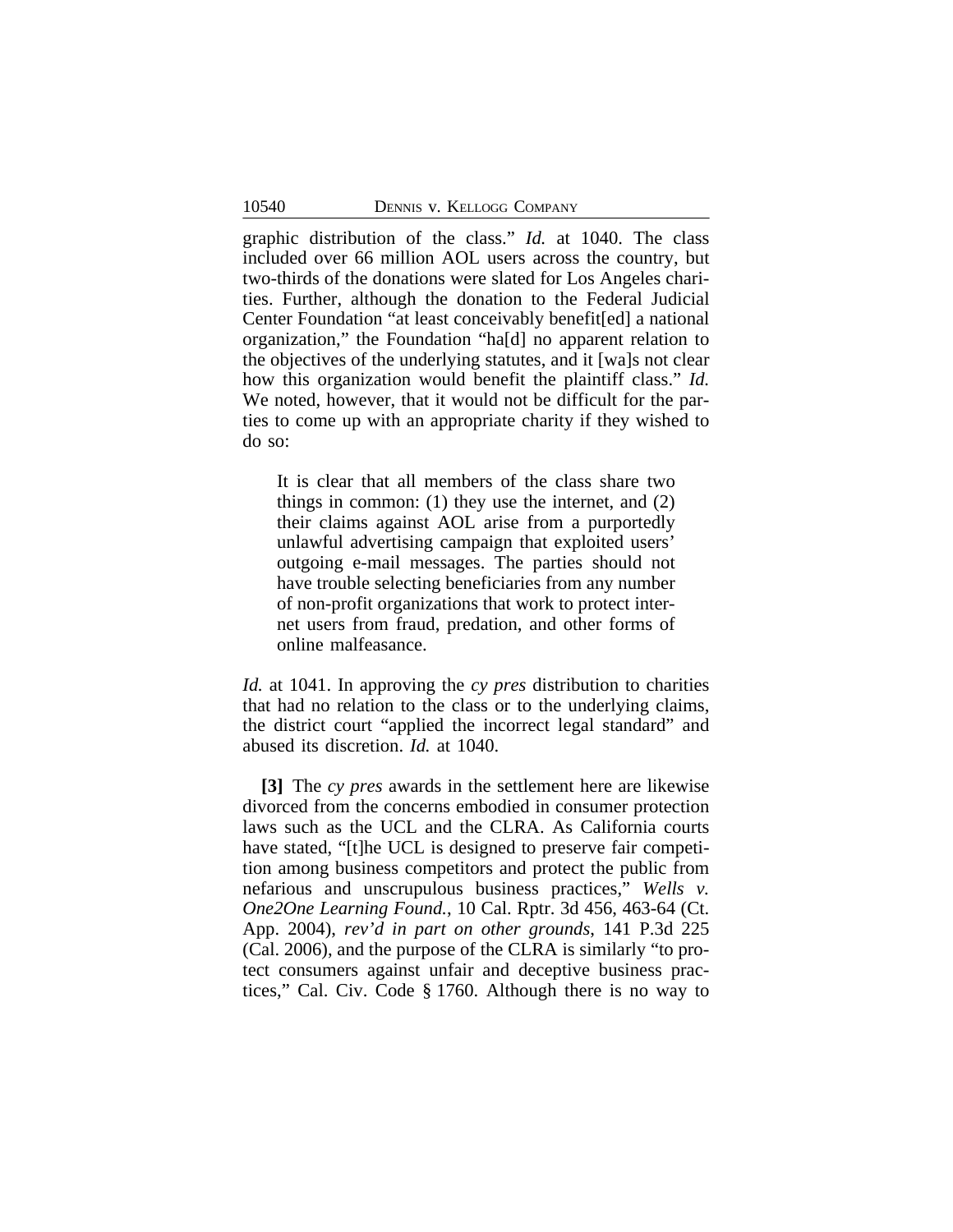identify either the product or the cash *cy pres* beneficiaries from this record, we do know that according to the settlement, any charity to receive a portion of the *cy pres* distributions will be one that feeds the indigent. This noble goal, however, has "little or nothing to do with the purposes of the underlying lawsuit or the class of plaintiffs involved." *Nachshin*, 663 F.3d at 1039.

**[4]** At oral argument, Kellogg's counsel frequently asserted that donating food to charities who feed the indigent relates to the underlying class claims because this case is about "the nutritional value of food." With respect, that is simply not true, and saying it repeatedly does not make it so. The complaint nowhere alleged that the cereal was unhealthy or lacked nutritional value. And no law allows a consumer to sue a company for selling cereal that does not improve attentiveness. The gravamen of this lawsuit is that Kellogg *advertised* that its cereal *did* improve attentiveness. Those alleged misrepresentations are what provided the Plaintiffs with a cause of action under the UCL and the CLRA, not the nutritional value of Frosted Mini-Wheats. Thus, appropriate *cy pres* recipients are not charities that feed the needy, but organizations dedicated to protecting consumers from, or redressing injuries caused by, false advertising. On the face of the settlement's language, "charities that provide food for the indigent" may not serve a single person within the plaintiff class of purchasers of Frosted Mini-Wheats.

Our concerns are not placated by the settlement provision that the charities will be identified at a later date and approved by the court — a decision from which the Objectors might again appeal. Our standards of review governing precertification settlement agreements require that we carefully review the entire settlement, paying special attention to "terms of the agreement contain[ing] convincing indications that the incentives favoring pursuit of self-interest rather than the class's interests in fact influenced the outcome of the negotiations." *Staton v. Boeing Co.*, 327 F.3d 938, 960 (9th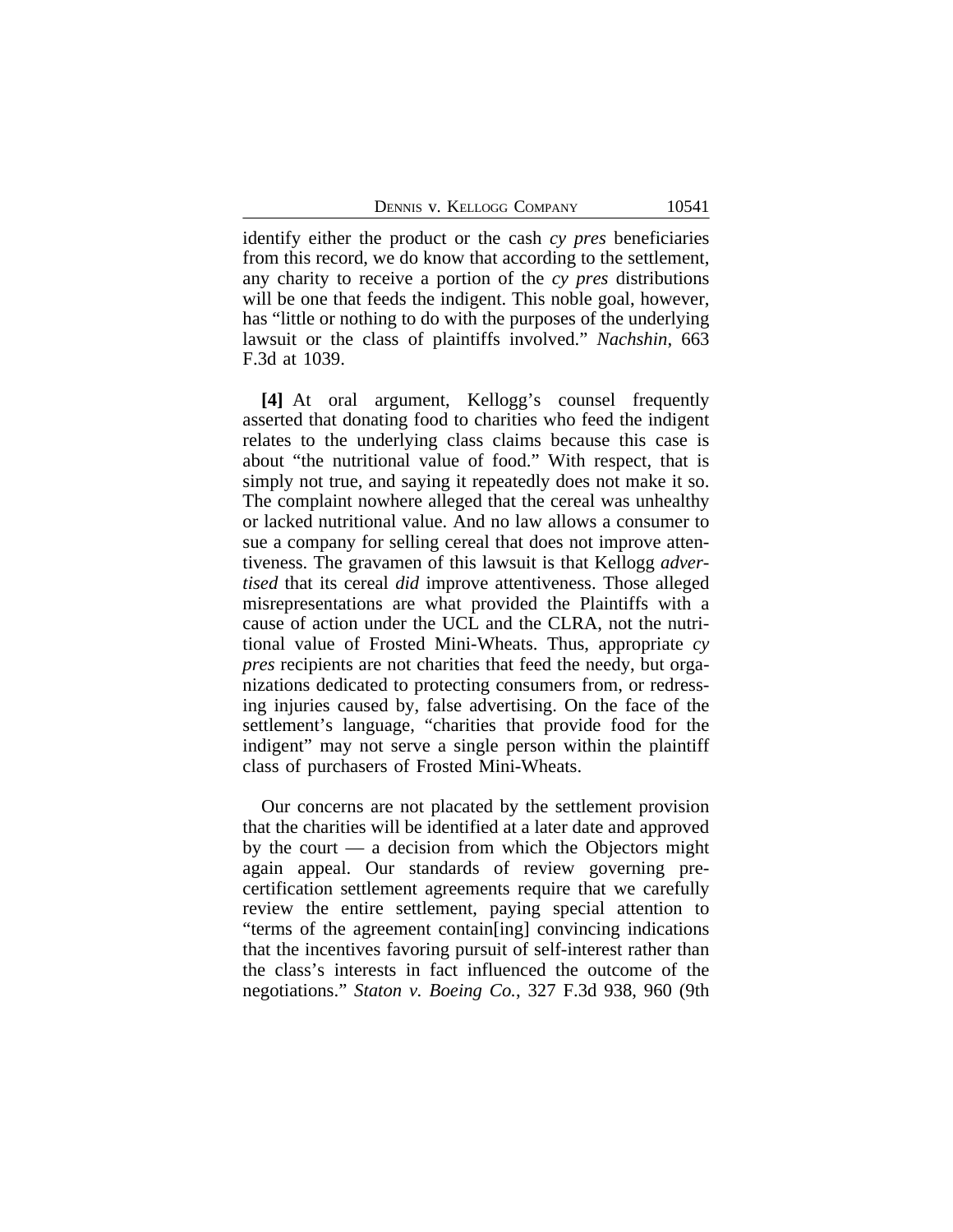Cir. 2003). *Cy pres* distributions present a particular danger in this regard. "When selection of *cy pres* beneficiaries is not tethered to the nature of the lawsuit and the interests of the silent class members, the selection process may answer to the whims and self interests of the parties, their counsel, or the court." *Nachshin*, 663 F.3d at 1039. This record leaves open the distinct possibility that the asserted \$5.5 million value of the product *cy pres* award and the remaining cash *cy pres* award will only be of serendipitous value to the class purportedly protected by the settlement. The difficulty here is that, by failing to identify the *cy pres* recipients, the parties have restricted our ability to undertake the searching inquiry that our precedent requires. The *cy pres* problem presented in this case is of the parties' own making, and encouraging multiple costly appeals by punting down the line our review of the settlement agreement is no solution.

#### **C.**

**[5]** On remand, the parties are free to negotiate a new settlement or proceed with litigation. If they again decide to settle, they must correct the additional serious deficiencies we find in this settlement agreement. Not only does the settlement fail to identify the *cy pres* recipients of the unclaimed money and food, but it is unacceptably vague and possibly misleading in other areas as well.

The settlement states only that Kellogg will donate "\$5.5" million *worth*" of food. (emphasis added). But the settlement document gives no hint as to how that \$5.5 million will be valued. Is it valued at Kellogg's cost? At wholesale value? At retail? The exact answer to this question has important ramifications relating to the accurate valuation of the constructive common fund and thereby the reasonableness of attorneys' fees. Kellogg stated at oral argument and in its briefs to the district court that it will value the food donation at wholesale, but the only legally-enforceable document — the settlement — says nothing of the sort. Additionally, the settlement fails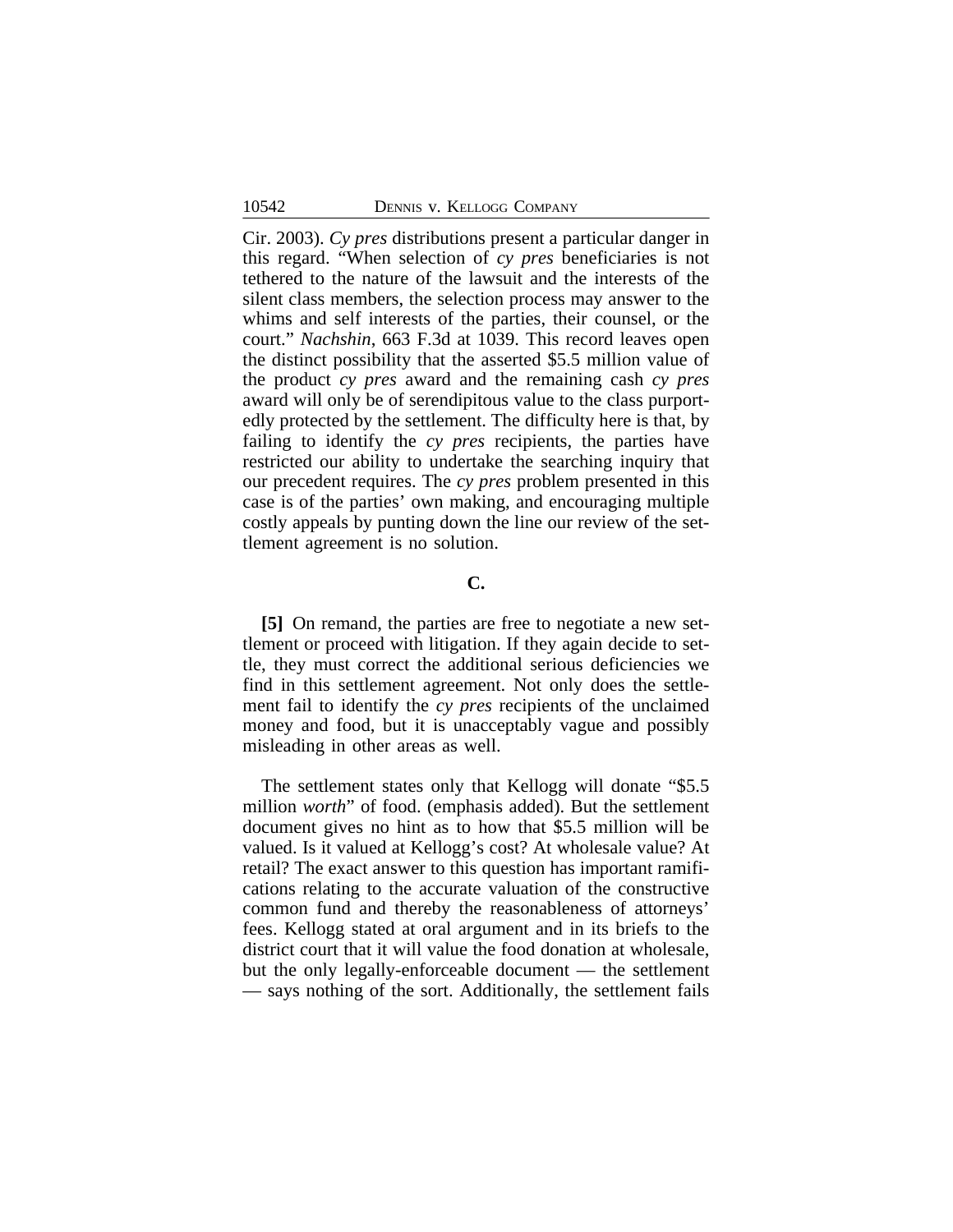|  | DENNIS V. KELLOGG COMPANY |  |
|--|---------------------------|--|
|--|---------------------------|--|

to include any restrictions on how Kellogg accounts for the *cy pres* distributions. Can Kellogg use the value of the distributions as tax deductions because they will go to charity? And given that Kellogg already donates both food and money to charities every year — which is unquestionably an admirable act — will the *cy pres* distributions be in addition to that which Kellogg has already obligated itself to donate, or can Kellogg use previously budgeted funds or surplus production to offset its settlement obligations? Again, the settlement is silent, and we have only Kellogg's statements as to its future intentions. All of this vagueness detracts from our ability to determine the true value of the constructive common fund.

Moreover, Plaintiffs' counsel tells us that settlements like this serve the purposes of "restitutionary disgorgement and deterrence." If the product *cy pres* distribution is form over substance and not worth nearly as much to Kellogg as the settlement claims, then these goals are not served. To the contrary, the settlement is a paper tiger.

This deficiency raises in turn serious issues about the alleged dollar value of the product *cy pres* award, an important number used to measure the appropriateness of attorneys' fees. For example, if the alleged \$5.5 million value of the product *cy pres* distribution turns out on close examination to be an illusion and is subtracted from the alleged \$10.64 million value of the common fund, the dollar value of the settlement fund plummets to \$5.14 million, and the \$2 million attorneys' fees award becomes 38.9% of the total, which is clearly excessive under our guidelines. This possibility gives us an additional reason to be vigilant regarding the particulars of this class action settlement: is it all that it appears to be? Are the assigned numbers real, or not? This issue is particularly critical with a *cy pres* product settlement that has a tenuous relationship to the class allegedly damaged by the conduct in question. The issue of the valuation of this aspect of a settlement must be examined with great care to eliminate the possibility that it serves only the "self-interests" of the attor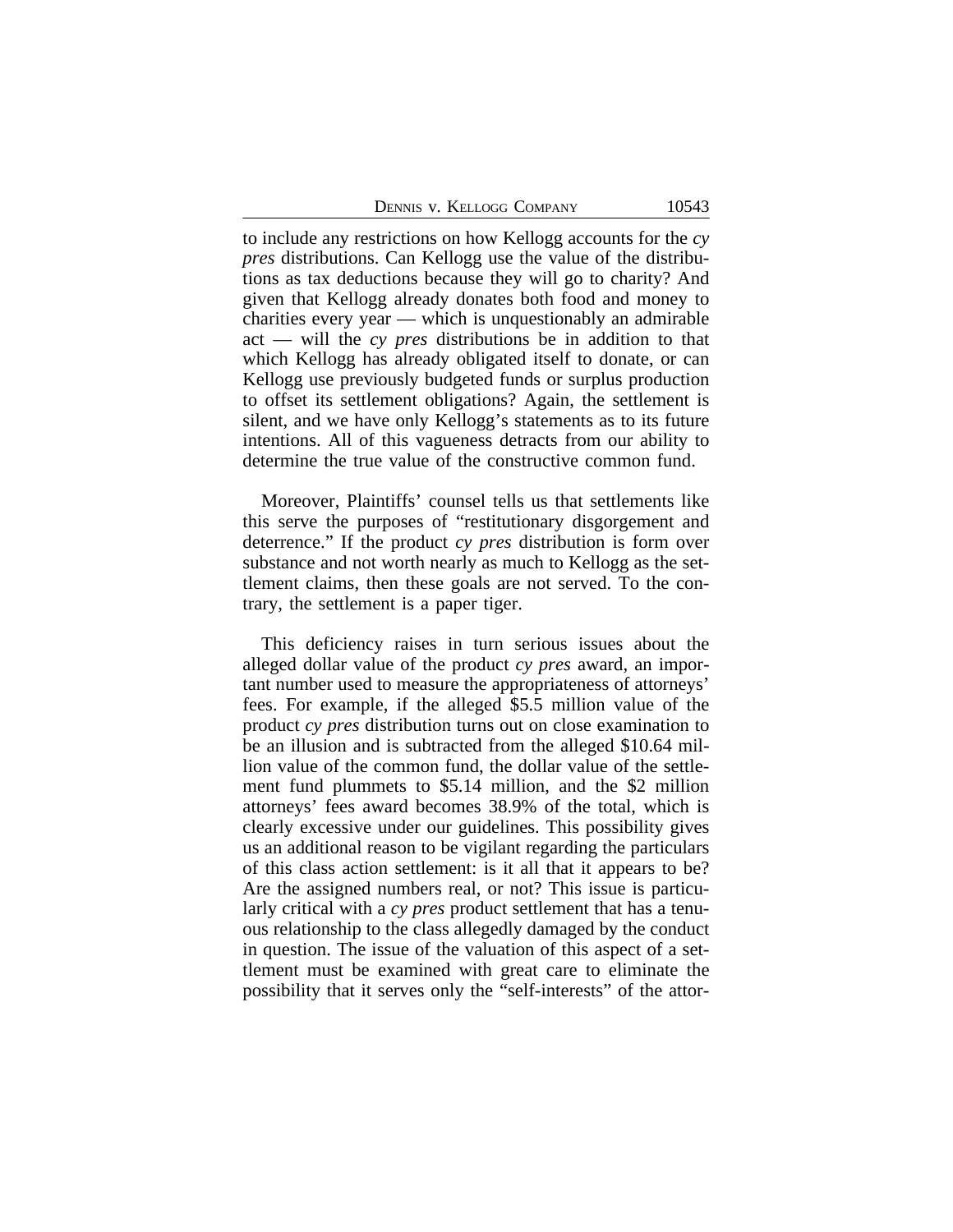neys and the parties, and not the class, by assigning a dollar number to the fund that is fictitious.

Neither class counsel nor Kellogg offers any credible reason for the mysteries in the current settlement. To approve this settlement despite its opacity would be to abdicate our responsibility to be "particularly vigilant" of pre-certification class action settlements. *In re Bluetooth Headset Prods. Liab. Litig.*, 654 F.3d at 947.

#### **D.**

**[6]** For the foregoing reasons, we conclude that the district court did not apply the correct legal standards for *cy pres* distributions as set forth in *Six Mexican Workers* and *Nachshin*. Therefore, the approval of the settlement was an abuse of discretion.

**[7]** We do not have the authority to strike down only the *cy pres* portions of the settlement. "It is the settlement taken as a whole, rather than the individual component parts, that must be examined for overall fairness," and we cannot "delete, modify or substitute certain provisions. The settlement must stand or fall in its entirety." *Hanlon*, 150 F.3d at 1026 (internal quotation marks omitted). *See also Jeff D. v. Andrus*, 899 F.2d 753, 758 (9th Cir. 1989) ("[C]ourts are not permitted to modify settlement terms or in any manner to rewrite agreements reached by parties."). Thus, we reverse the district court's order approving the settlement and dismissing the case, vacate the judgment and award of attorneys' fees,**<sup>2</sup>** and remand for further proceedings.

<sup>&</sup>lt;sup>2</sup>Our decision on the merits of the settlement renders moot the attorneys' fees issue. *Waggoner v. C&D Pipeline Co.*, 601 F.2d 456, 459 (9th Cir. 1979).